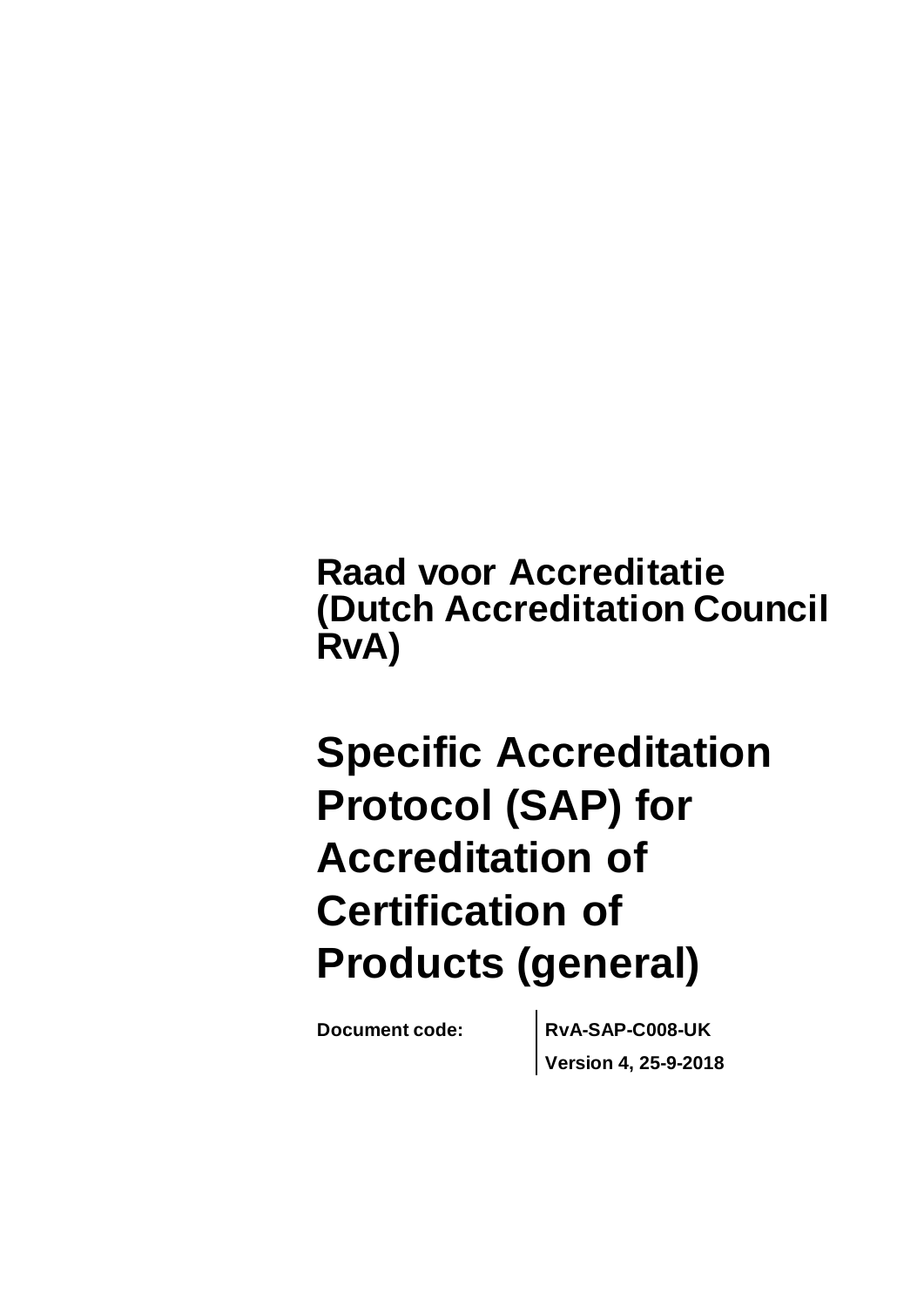$\frac{E_{\text{E}}}{\text{E}_{\text{E}}}\left( \frac{S_{\text{E}}}{\text{E}_{\text{E}}}\right)$  out of the  $\frac{S_{\text{E}}}{\text{E}_{\text{E}}}\left( \frac{S_{\text{E}}}{\text{E}_{\text{E}}}\right)$  is outpitally from the uphold of the  $\frac{S_{\text{E}}}{\text{E}_{\text{E}}}\left( \frac{S_{\text{E}}}{\text{E}_{\text{E}}}\right)$ De algementen en Toelichting de algementen en Toelichtingen zijn van toenassing op dit SAP. De algementen zijn A Specific Accreditation Protocol (SAP) describes the assessment service for a specific accreditation. It<br>should be read in conjunction with the generic Rv A regulations and policy documents. A current v ersion of the SAP is av ailable from the website of the Rv A. [\(www.rv a.nl\)](http://www.rva.nl/).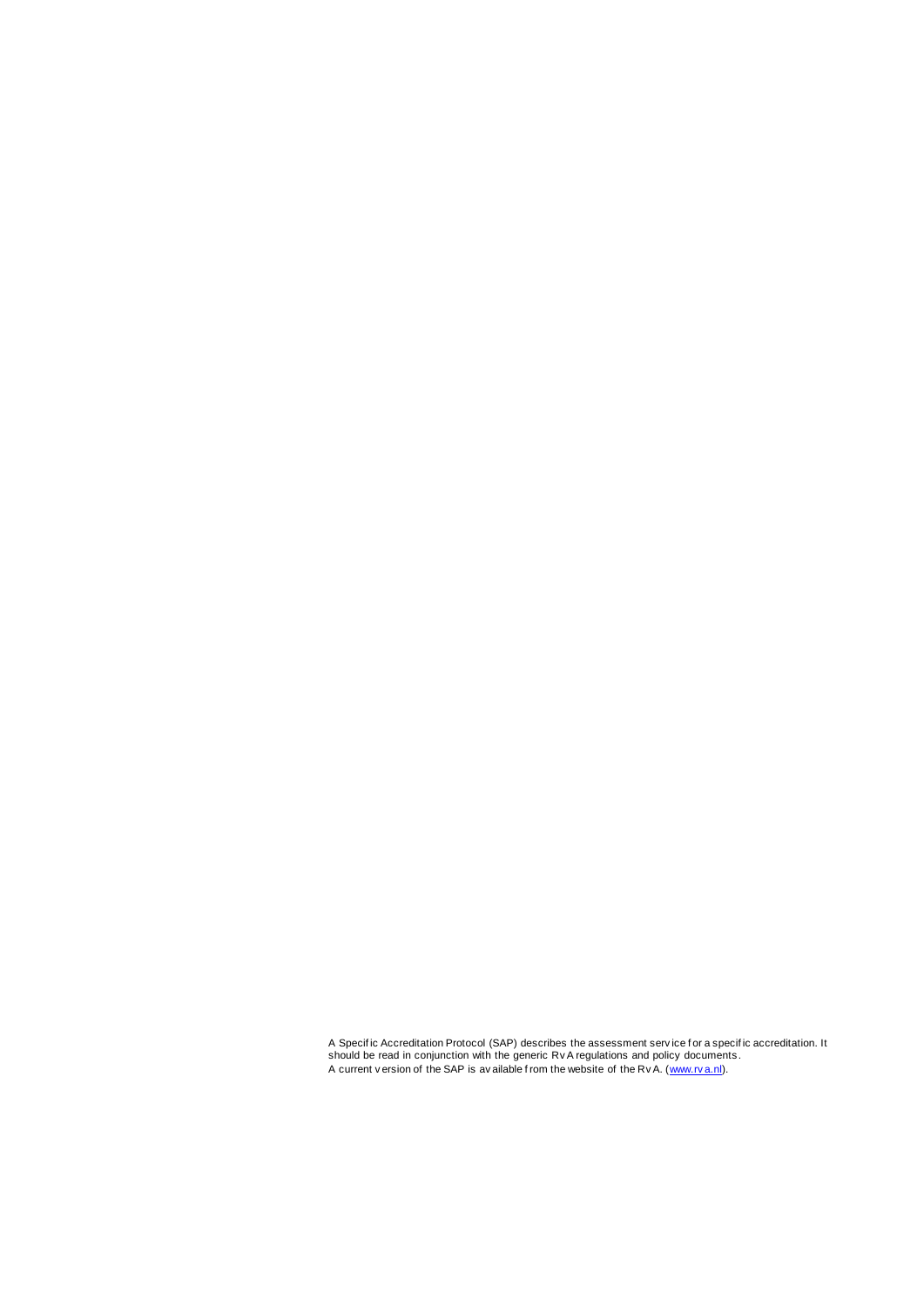

## **Contents**

| 1.  |                                                                                   |  |
|-----|-----------------------------------------------------------------------------------|--|
| 1.1 |                                                                                   |  |
| 1.2 |                                                                                   |  |
| 1.3 | Documents related to conformity assessments to be carried out ________________4   |  |
| 1.4 | Specific requirements from legislation and regulations _________________________4 |  |
| 2.  |                                                                                   |  |
| 3.  |                                                                                   |  |
| 3.1 |                                                                                   |  |
| 3.2 |                                                                                   |  |
| 3.3 |                                                                                   |  |
| 4.  |                                                                                   |  |
| 5.  |                                                                                   |  |
| 6.  |                                                                                   |  |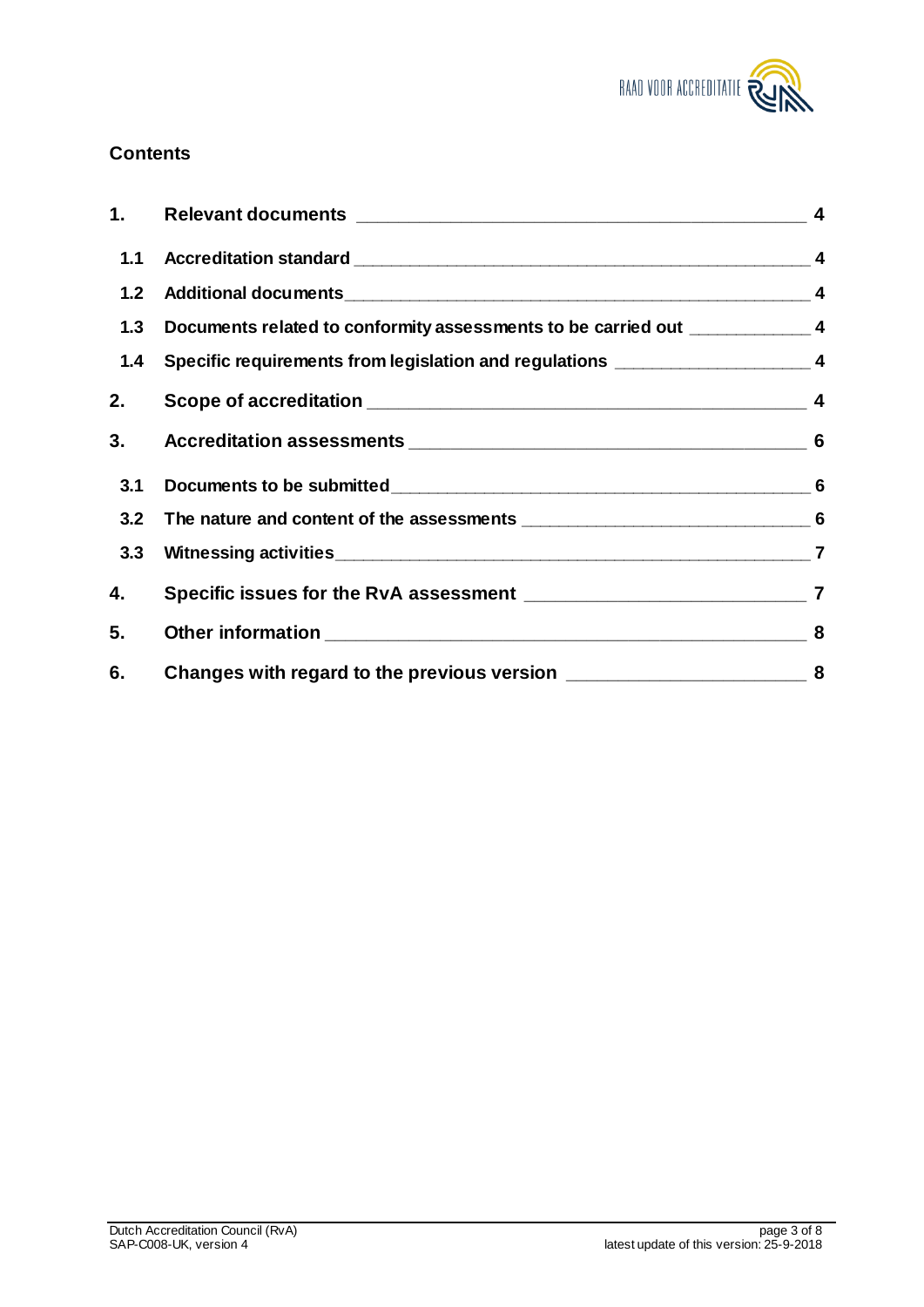

## **1. Relevant documents**

## **1.1 Accreditation standard**

 EN ISO/IEC 17065; Conformity Assessment – Requirements for bodies certifying products, processes and services

## **1.2 Additional documents**

- RvA-T033; Explanation of the requirements for conformity assessment schemes
- RvA-T040; Shadow assessments
- RvA-T043; Accreditation of notified bodies on the basis of European directives/regulations
- EA-6/02; EA Guidelines on the Use of EN 45011 and ISO/IEC 17021 for Certification to EN ISO 3834
- EA-6/04; EA Guidelines on the Accreditation of Certification of Primary Sector Products by Means of Sampling of Sites

The current version of these documents can be downloaded from the website of the relevant organisation: EA [\(www.european-accreditation.org\)](http://www.european-accreditation.org/) and RvA [\(www.rva.nl\).](http://www.rva.nl/)

#### **1.3 Documents related to conformity assessments to be carried out**

The Conformity Assessment Body (CAB) uses a certification scheme for (each group of) products, processes or services. The name of the certification scheme is stated in the scope.

The method of conformity assessment must be specified in accordance with the terminology from EN ISO/IEC 17065:2012; 6.2.1./6.2.2:

- testing
- inspection
- audit

The requirements against which a product, process or service is certified are included in regulatory documents.

The following documents provide information about product certification (schemes):

- ISO/IEC TR 17026: Example of a certification scheme for tangible products;
- ISO/IEC TR 17028: Guidelines and Examples of a certification scheme for services;
- ISO/IEC 17067: Fundamentals of product certification and guidelines for product certification schemes.

#### **1.4 Specific requirements from legislation and regulations**

Linked to specific schemes, if applicable. The RvA has set out in RvA-BR012 and RvA-T033 how the assessments of schemes involving requirements from legislation and regulations are handled.

If schemes are based on Dutch or European legislations and regulations then the name of the relevant legislation or regulation is included in a subheading on the scope. See the scope examples in the SAPs for the various European Directives.

## **2. Scope of accreditation**

The general rules for defining scopes are set out by the RvA in policy rule RvA-BR003. The scope is formulated as follows specifically for product certification.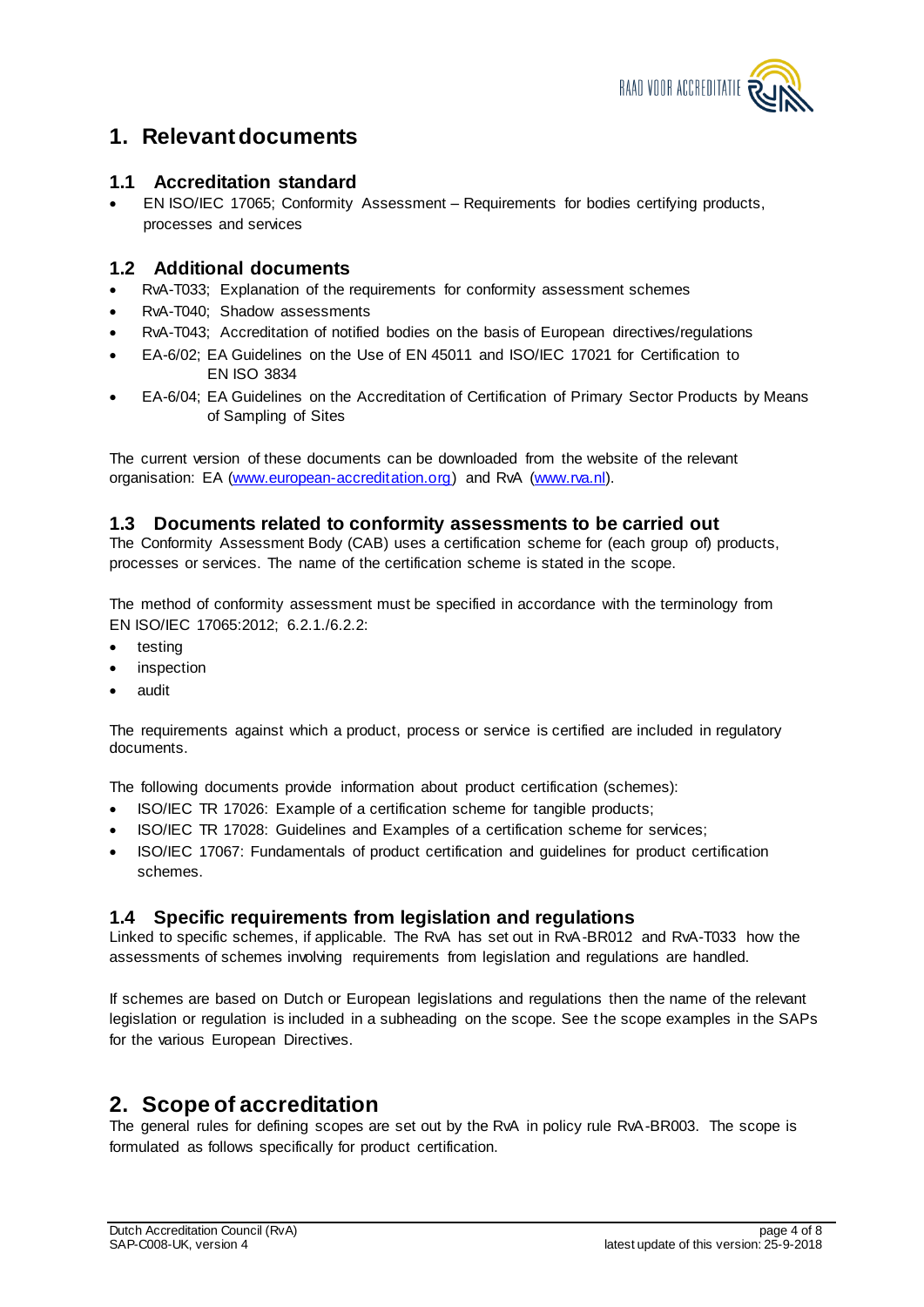

| Product / product group                                         | <b>Certification scheme</b>                                                                                                                                                                                                                                                                              | <b>Standard / normative</b><br>document                                                                                                              |
|-----------------------------------------------------------------|----------------------------------------------------------------------------------------------------------------------------------------------------------------------------------------------------------------------------------------------------------------------------------------------------------|------------------------------------------------------------------------------------------------------------------------------------------------------|
| (Group of) products,<br>processes or services<br>specification. | The name of the certification<br>scheme.<br>The method(s) of conformity<br>assessment must be specified in<br>accordance with EN ISO/IEC<br>17065:2012 6.2.1./6.2.2. Including<br>the statement testing, inspection or<br>audit.                                                                         | Specification of the<br>regulatory documents<br>which contain requirements<br>against which the product,<br>process or service is to be<br>assessed. |
| Product example:<br>Alarm products                              | Example:<br>Alarm product certification scheme<br>Initial assessment:<br>• Product test (testing)<br>· Initial inspection of production<br>control (inspection)<br>Periodic surveillance:<br>• Product test (testing)<br>· Initial inspection of production<br>control (inspection)                      | Example:<br>EN 123, EN 456, EN 789                                                                                                                   |
| Process example:<br>Fusion welding of metals                    | Example:<br>Quality requirements for fusion<br>welding of metals<br>Initial assessment:<br>• process inspection (inspection)<br>• Audit of supporting management<br>system (audit)<br>Periodic surveillance :<br>• process inspection (inspection)<br>• Audit of supporting management<br>system (audit) | Example:<br>EN ISO 3834-2                                                                                                                            |
| Service example:<br>Care services                               | Example:<br>Certification scheme - Care Sector.<br>Initial assessment:<br>· Service inspection (inspection)<br>• Audit of supporting management<br>system (audit)<br>Periodic surveillance :<br>· Service inspection (inspection)<br>• Audit of supporting management<br>system (audit)                  | Example:<br>Certification scheme -<br><b>Health Care Sector</b><br>Quality Criteria Set                                                              |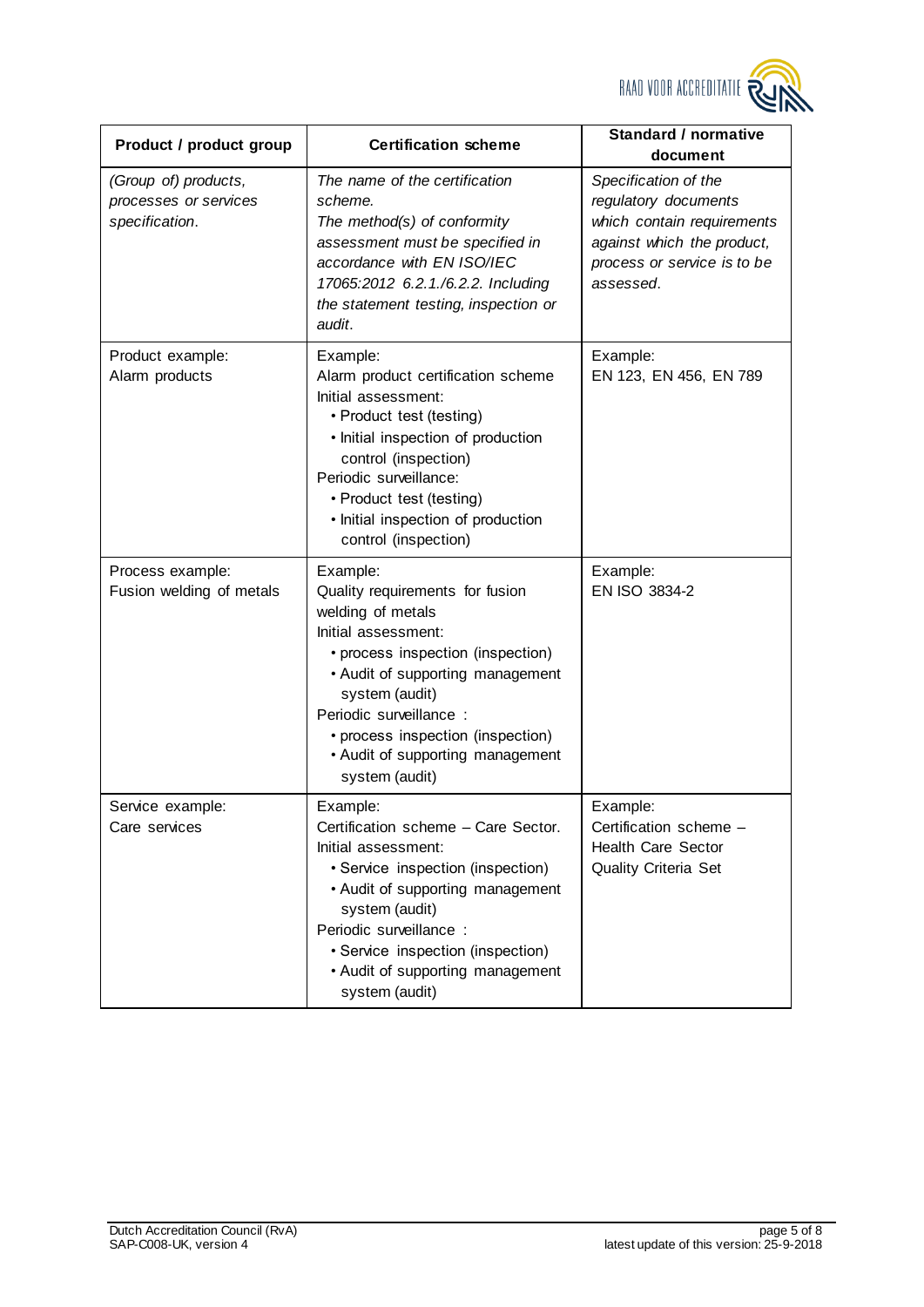

## **3. Accreditation assessments**

## **3.1 Documents to be submitted**

For the RvA assessments the assessors have to be provided with documents, as referred to in application forms RvA-F001a or RvA-F105 and RvA-F006-1, or the Annex of RvA-BR005.

Additional documents/registrations of the (client of the CAB) can be requested in a SAP for specific activities.

#### **3.2 The nature and content of the assessments**

In addition to the general rules for the nature and content of the RvA assessment, as set out in RvA-BR002 and RvA-BR005, the rules contained in the table below are applicable for product certification. The nature and content of the assessment depend on the requested accreditation scope, any existing accreditation and the organisation's past performance (where applicable).

| <b>Assessment method</b>                           | Initial assessment                                                                                                                                                                         | <b>Regular assessments</b><br>during the accreditation<br>cycle $^{2)}$ <sup>3)</sup>                                                                                                                                              | <b>Scope extension</b>                                                                                                                               |
|----------------------------------------------------|--------------------------------------------------------------------------------------------------------------------------------------------------------------------------------------------|------------------------------------------------------------------------------------------------------------------------------------------------------------------------------------------------------------------------------------|------------------------------------------------------------------------------------------------------------------------------------------------------|
| Quality system<br>documentation<br>assessment      | V                                                                                                                                                                                          |                                                                                                                                                                                                                                    | $\sqrt{5}$                                                                                                                                           |
| Office assessment<br>- system                      |                                                                                                                                                                                            | Annual:<br>implementation of specific<br>system elements                                                                                                                                                                           |                                                                                                                                                      |
| - activities and/or product<br>groups <sup>3</sup> | Initial:<br>(client) files:<br>2 files per<br>product group <sup>3) 4)</sup><br>Competence files:<br>25% of the competence<br>files; at least $2^{4}$<br>Re-assessment:<br>See next column | Twice during the cycle per<br>activity or product group <sup>3)</sup> :<br>(Client) files: $1/4\sqrt{n}$ ; at least<br>$\dot{2}$ files <sup>4)</sup><br>٠<br>Competence files:<br>25% of the competence<br>files; at least $2^{4}$ | V<br>(Client) files: at least 2<br>files per product group <sup>3) 4)</sup><br>Competence files:<br>25% of the competence<br>files; at least $2^{4}$ |
| Witnessing                                         | Initial: minimum 1 per<br>product group <sup>3)</sup>                                                                                                                                      | Minimum 2 per product<br>group <sup>3)</sup> in the cycle                                                                                                                                                                          | V                                                                                                                                                    |

 $1$ ) Based on the request (form RvA F105) the RvA w ill determine how extension assessment will be conducted.

 $^{2)}$  An accreditation cycle covers a period of four years, which commences after a decision about an initial or re-assessment has been taken; the cycle therefore covers the surveillance assessments and the re-assessment during this period.

 $^{\rm 3)}$  If possible, groups of products will be defined in order to divide the assessment activities of files and w itnessing activities equaly over the entire accreditation period. A product group concern products with, for example, the same technology, the same materials or same use. This is not applicable for processes and services. The extent of the random sampling is determined for each product group / individual scheme or for each (European) Directive, Regulation or type of legislation. Modules of European Directives are divided over the four-year cycle. In the event of large numbers of certificates (>2000) it is possible to opt for a main group classification.

 $4)$  Up to a maximum of 2 assessment days for each product group for client files and competency files combined. A maximum of 4-8 certification or personnel files can be assessed during each assessment day.

 $5$ <sup>5</sup>) If the system changes as a result of the extension.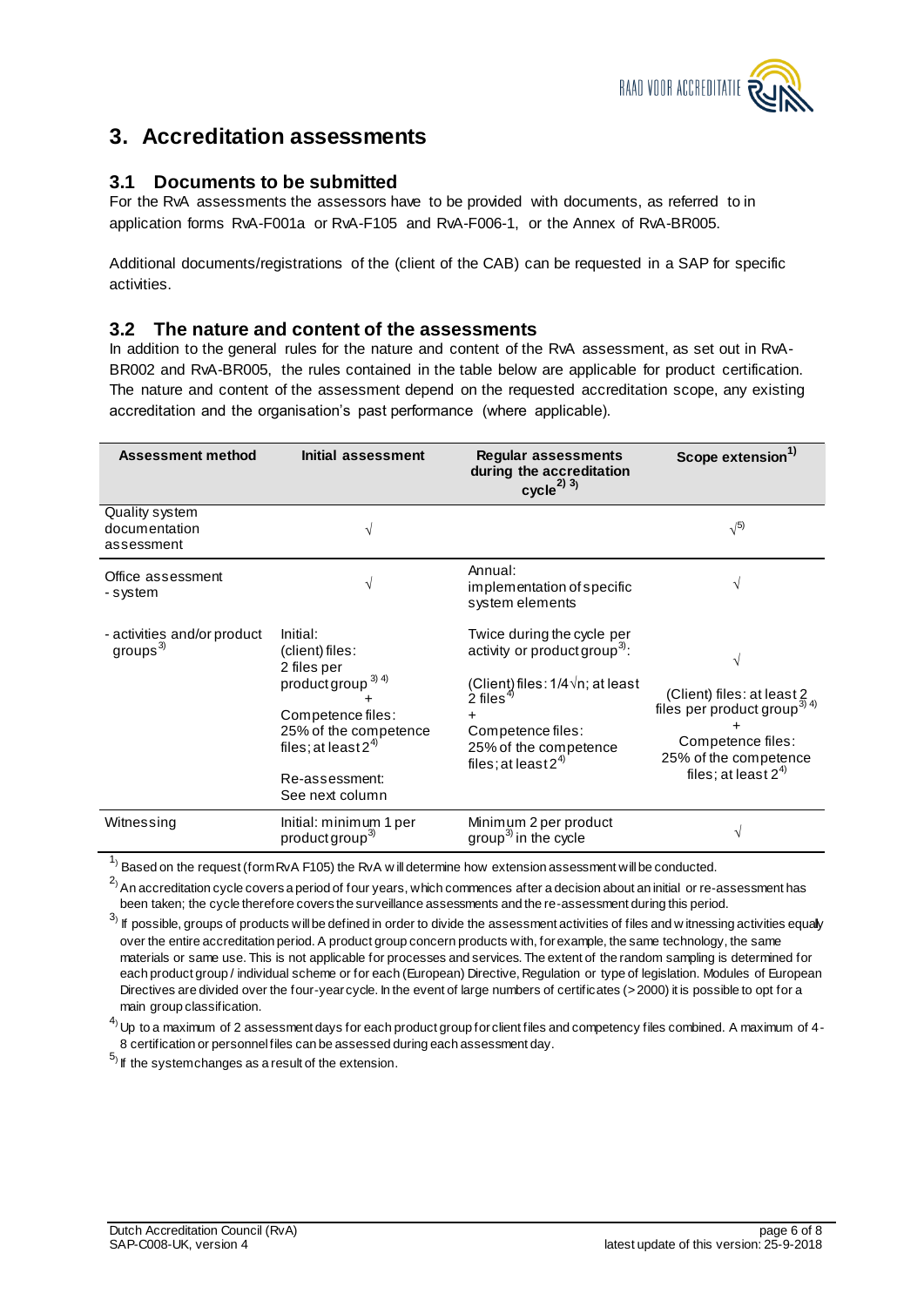

## **3.3 Witnessing activities**

The following general rules apply for witnessing activities:

- 1. A witnessing activity lasts for at least one whole day or as long as the total inspection, check, audit and/or test.
- 2. When choosing the witnessing activity for initial assessments or re-assessments, activities must be selected that set the highest requirements as regards the competency of the organisation.
- 3. For each product group in an accreditation cycle the various evaluation methods have to be witnessed twice.
- 4. A scheme owner can set specific requirements for the size of the random sample or the number of witnessing activities. The number may not be lower than the number specified in this SAP.
- 5. When the CAB uses results from non-accredited organisations, the RvA will witness at least once during the four-year cycle the evaluation of that organisation by the CAB.
- 6. If non-accredited testing is undertaken within the certification body then it must be assessed at least twice during the cycle.
- 7. Generally, all days of an activity are witnessed unless the objective for the assessment activity can also be achieved with a partial witnessing activity (for audit teams consisting of multiple persons or multi-day certification assessment for example).
- 8. The RvA can replace a witnessing activity with a shadow assessment (see RvA-T040).
- 9. The RvA will not normally witness any evaluation personnel who have already been witnessed within the current or previous accreditation cycle for that scheme, unless there are no other evaluation personnel.
- 10. The RvA will not normally undertake witnessing activities at companies where witnessing has previously been undertaken within the accreditation cycle.
- 11. During the accreditation cycle, if possible, at least one third of the witnessing activities (minimum one) will be undertaken during an initial certification or re-certification.
- 12. The assessment of the CAB report forms part of a witnessing activity. The CAB must provide the RvA with the report within a maximum of 10 working days.
- 13. In order to facilitate the selection of witnessing activities, the CAB shall, on the request of the RvA, make its schedule available for a period which is specified by the RvA. For schemes in which only unannounced activities are undertaken, the RvA must be periodically provided with a current list of certification holders, with at least the same frequency as the unannounced witnessing activities.

# **4. Specific issues for the RvA assessment**

For product certification the RvA assessment team will cover the following subjects (if applicable):

- 1. compliance with the relevant requirements of the accreditation standards ISO/IEC 17021, ISO/IEC 17020 and ISO/IEC 17025 for audits, inspections and/or testing activities as part of the product evaluation activities;
- 2. copy of a recent certificate;
- 3. the qualifications/competencies of the personnel involved in the certification for each certification scheme (application assessor, evaluation personnel, reviewers, decision-makers);
- 4. use of (approval) marks;
- 5. surveillance activities (also related to the use of approval marks);
- 6. compliance of the certification scheme with the requirements of RvA-T033;
- 7. transfer of non-accredited certificates (can only be undertaken if the CAB itself has established that the products comply with the requirements).
- 8. the operation of the CAB's impartiality committee (or another mechanism). During the accreditation cycle this will be assessed in details at least once and always during an initial assessment. The RvA Team Leader (TL) shall determine the method for this, which can consist of an interview (in person or by telephone) with a non-CAB representative of the Committee, or the witnessing of (part of) a committee meeting.